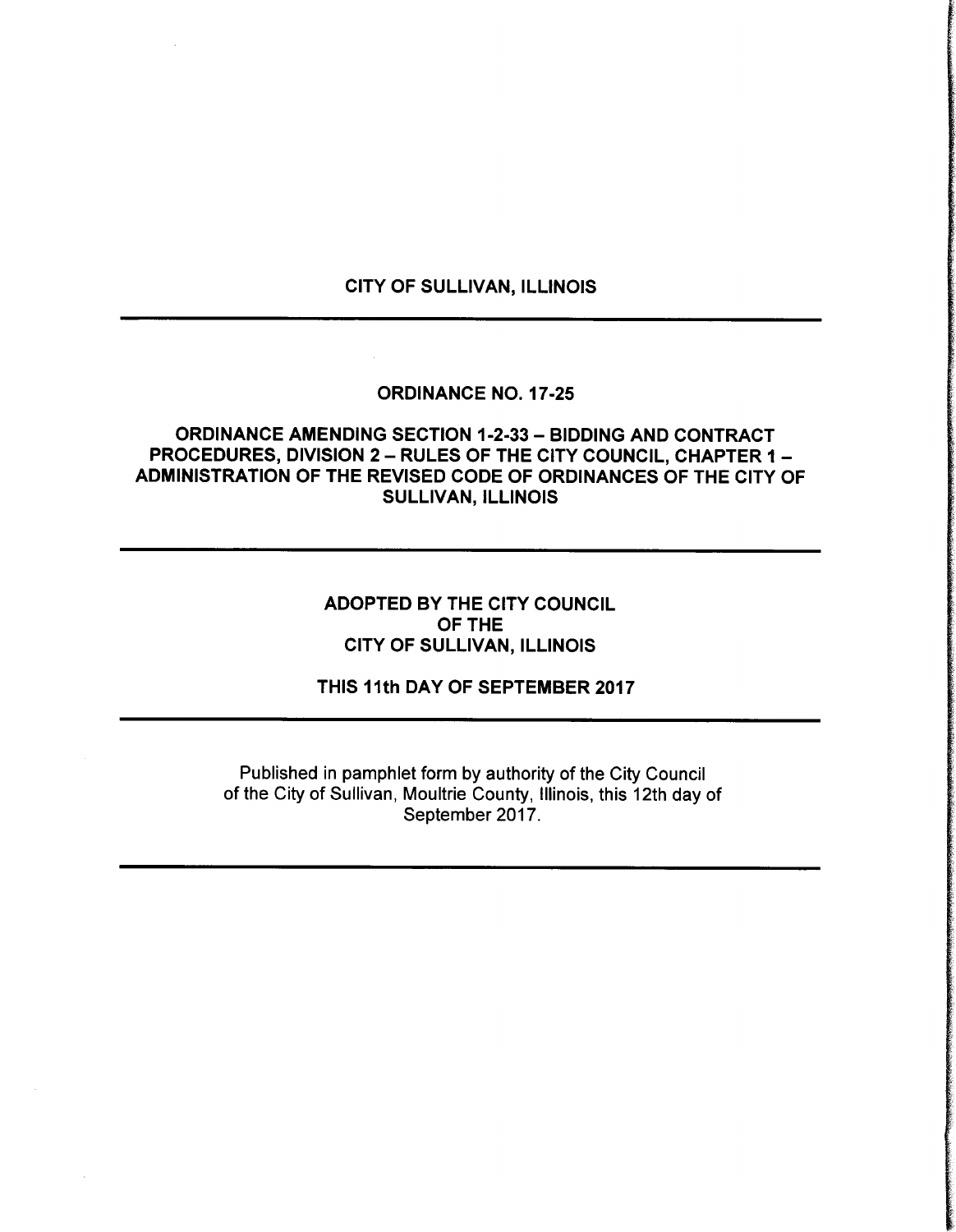## ORDINANCE NO. 17-25 ORDINANCE AMENDING SECTION 1-2-33 - BIDDING AND CONTRACT PROCEDURES, DIVISION 2 — RULES OF THE CITY COUNCIL, CHAPTER 1 — ADMINISTRATION OF THE REVISED CODE OF ORDINANCES OF THE CITY OF SULLIVAN, ILLINOIS

BE IT ORDAINED by the Mayor and City Council of the City of Sullivan, Moultrie County, Illinois, as follows:

SECTION 1: That CHAPTER 1 - ADMINISTRATION, DIVISION II — RULES OF THE CITY COUNCIL, Section 1-2-33, BIDDING AND CONTRACT PROCEDURES is hereby amended and shall read as follows:

#### 1-2-33 BIDDING AND CONTRACT PROCEDURES.

A) When Competitive Bidding Required. Subject to the exceptions contained in this section, work or public improvements not to be paid for in whole or in part by special assessment or special taxation as well as purchases of or contracts for supplies, materials and certain services shall be based upon competitive bidding.

B) Formal Contract Procedure. All work or other public improvement which is not to be paid for in whole or in part by special assessment or special taxation, and all purchases, orders or contracts for supplies, materials, equipment or contractual services except as otherwise provided herein, when the estimated cost thereof shall exceed Twentyfive Thousand Dollars (\$25,000.00), shall be purchased from the lowest responsible bidder, who meets bidding specifications after due notice inviting bids, unless competitive bidding is waived by a vote of four (4) of the five (5) Council members then holding office.

C) Notice Inviting Bids. Notice inviting bids shall be published at least once in a newspaper with general circulation within the City. The City shall also advertise all pending work or purchases by posting a notice on the public bulletin board in the City Hall.

D) Scope of Notice. The newspaper notice required herein shall include a general description of the work to be performed and/or articles to be purchased, shall state where specifications may be secured, that all bids must be sealed, the date and time of day bids are due, the date and time of day bids shall be opened and the City building as the location where bids shall be filed and opened.

E) Bid Deposits. When deemed necessary by the City Council, bid deposits shall be prescribed in the public notices inviting bids. Unsuccessful bidders shall be entitled to the return of their bid deposits upon the award of the contract by the City Council. A Successful bidder shall forfeit any bid deposit required by the City Council upon failure on his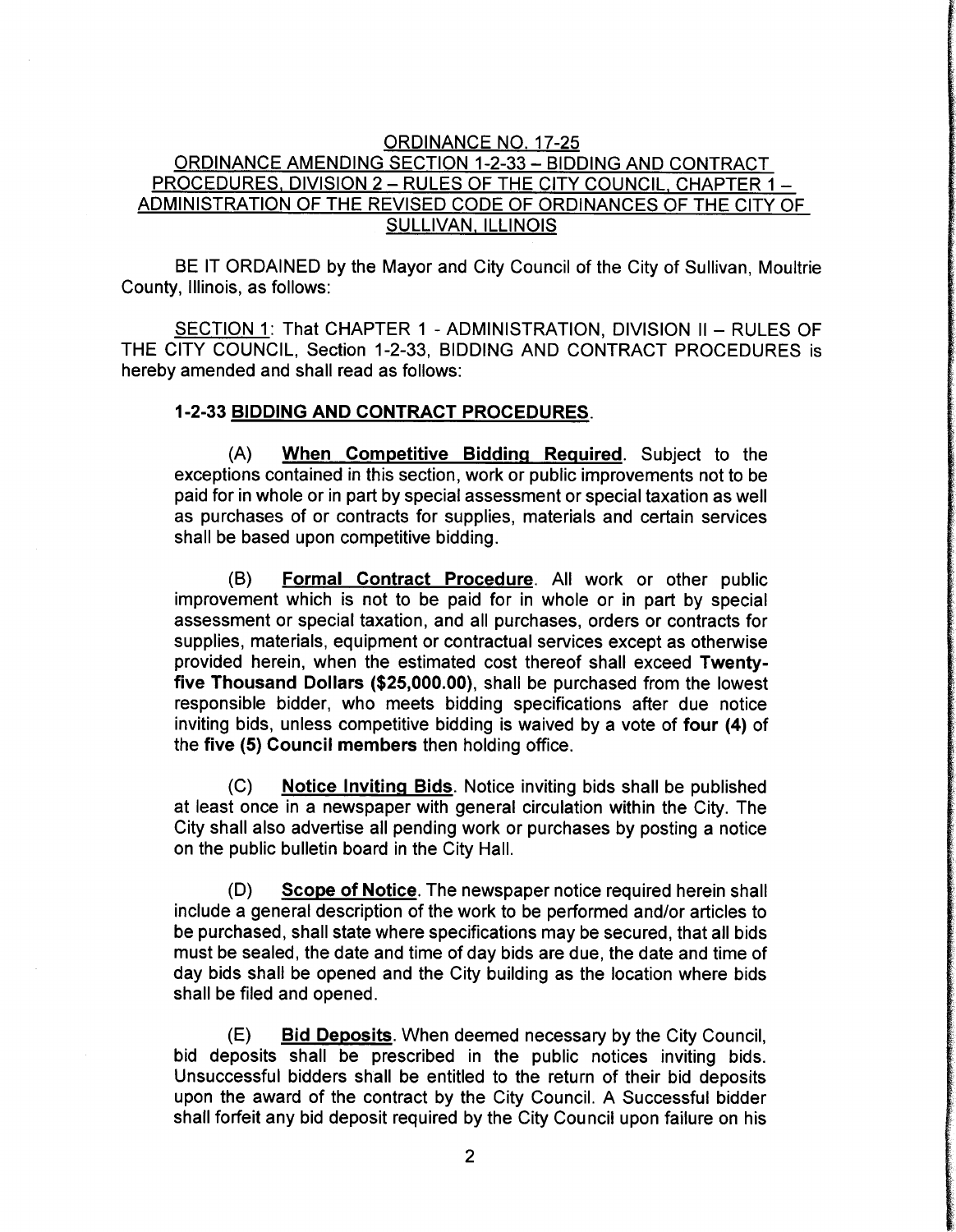part to enter into a contract within ten ( 10) days after the award.

#### F) Bid Opening Procedure.

1) Sealed. Bids shall be submitted sealed to the City and shall be identified as bids on the envelope.

2) Opening. Bids shall be opened in public at the time and place stated in the public notice.

3) Tabulation. A tabulation of all bids received shall be made by the City Council or by a City Employee or other City designee, in which event, a tabulation of bids shall be furnished to the City Council not later than at its next regular meeting.

 $(G)$  Rejection of Bids. They City shall have the authority to reject all bids or parts of all bids when the public interest will be served thereby.

(H) Bidders in Default to City. The City shall not accept the bid of a contractor who is in default on the payment of taxes, licenses or other monies due the City.

1) Award of Contract.

1) Authority in City. The City Council shall have the authority to award contracts within the purview of this Section.

2) Lowest Responsible Bidder. Contracts shall be awarded to the lowest responsible bidder based on the bid that is in the best interest of the City to accept. In awarding the contract, in addition to price, the City Council shall consider:

a) The ability, capacity and skill of the bidder to perform the contract to provide the service required.

b) Whether the bidder can perform the contract or provide the service promptly, or within the time specified, without delay or interference.

c) The character, integrity, reputation, judgment, experience and efficiency of the bidder;

d) The quality of the performance of pervious contracts or services;

e) The previous and existing compliance by the bidder with laws and ordinances relating to the contract or service;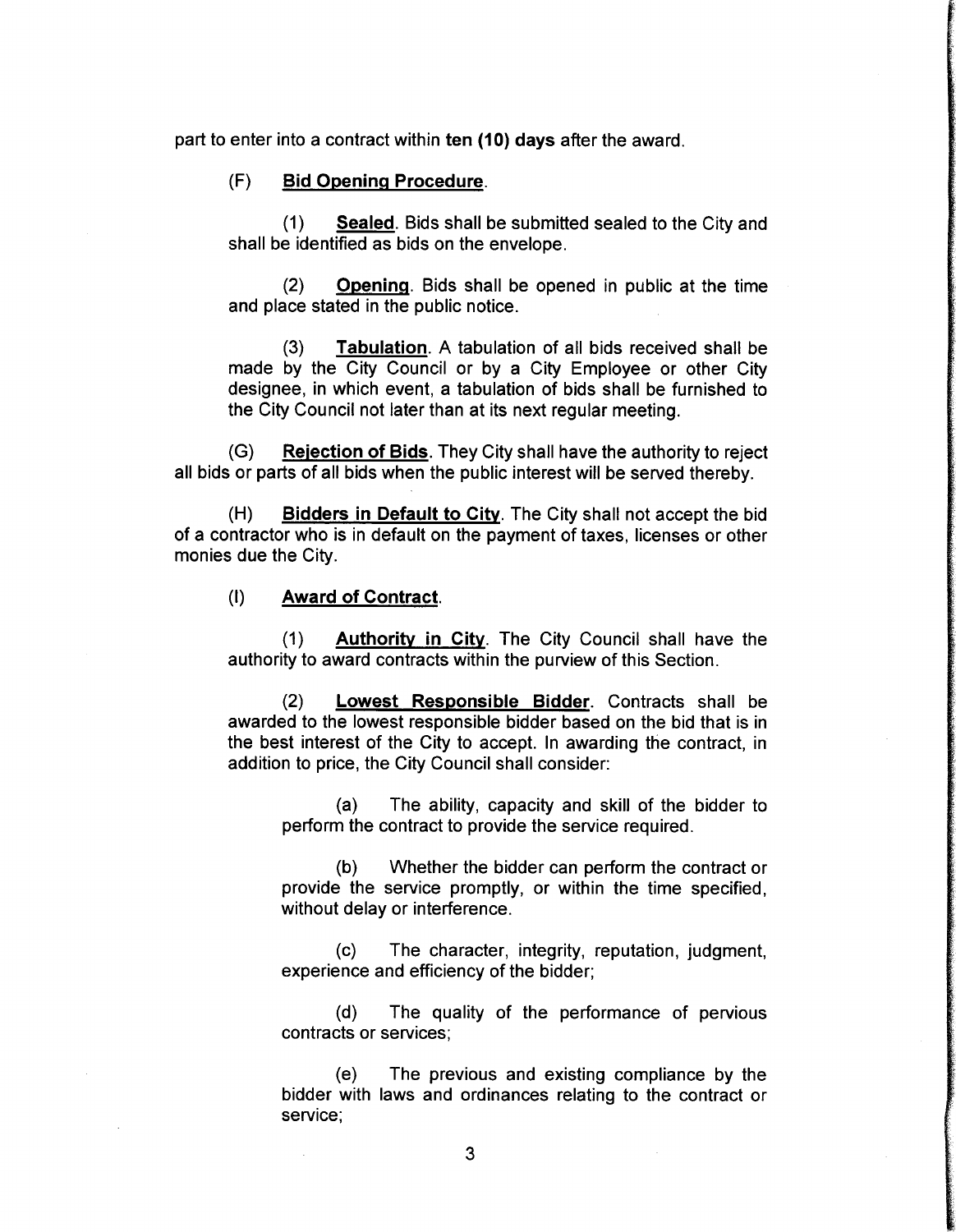f) The sufficiency of the financial resources and ability of the bidder to perform the contract or provide the service;

g) The quality, availability and adaptability of the supplies or contractual services to the particular use required;

h) The ability of the bidder to provide future maintenance and service for the use of the subject of the contract;

i) The number and scope of conditions attached to the bid.

(3) Performance Bonds. The City Council shall have the authority to require a performance bond, before entering into <sup>a</sup> contract, in such amounts, as it shall find reasonably necessary to protect the best interests of the City.

(J) Open Market Procedure. All work and purchases of supplies, materials and services of less than the estimated value of Twenty-five Thousand Dollars (\$25,000.00) shall be made in the open market, without newspaper advertisement and without observing the procedure prescribed in this Section for the award of formal contracts.

1) All purchases of major equipment such as backhoe, end loader, mowers, etc. less than Twenty-five Thousand Dollars 25,000.00) shall be presented to City Council at the regular Council meeting for their review of said purchase.

K) Professional Services Exempt from Bidding Requirements. All contracts for professional services, including, but not limited to, attorneys, engineers, real estate appraisers and architects and any other profession whose ethical code involved prohibits or discourages involvement in normal bidding procedures, may be entered into by the City without observing the bidding procedures prescribed by this Section for the award of formal contracts.

L) Emergency Purchases. In case of an apparent emergency, which requires immediate work or purchase of supplies, materials or services, the City Council shall be empowered to secure by open market procedure as herein set forth, at the lowest obtainable price, any work, supplies, materials or services regardless of the amount of the expenditure.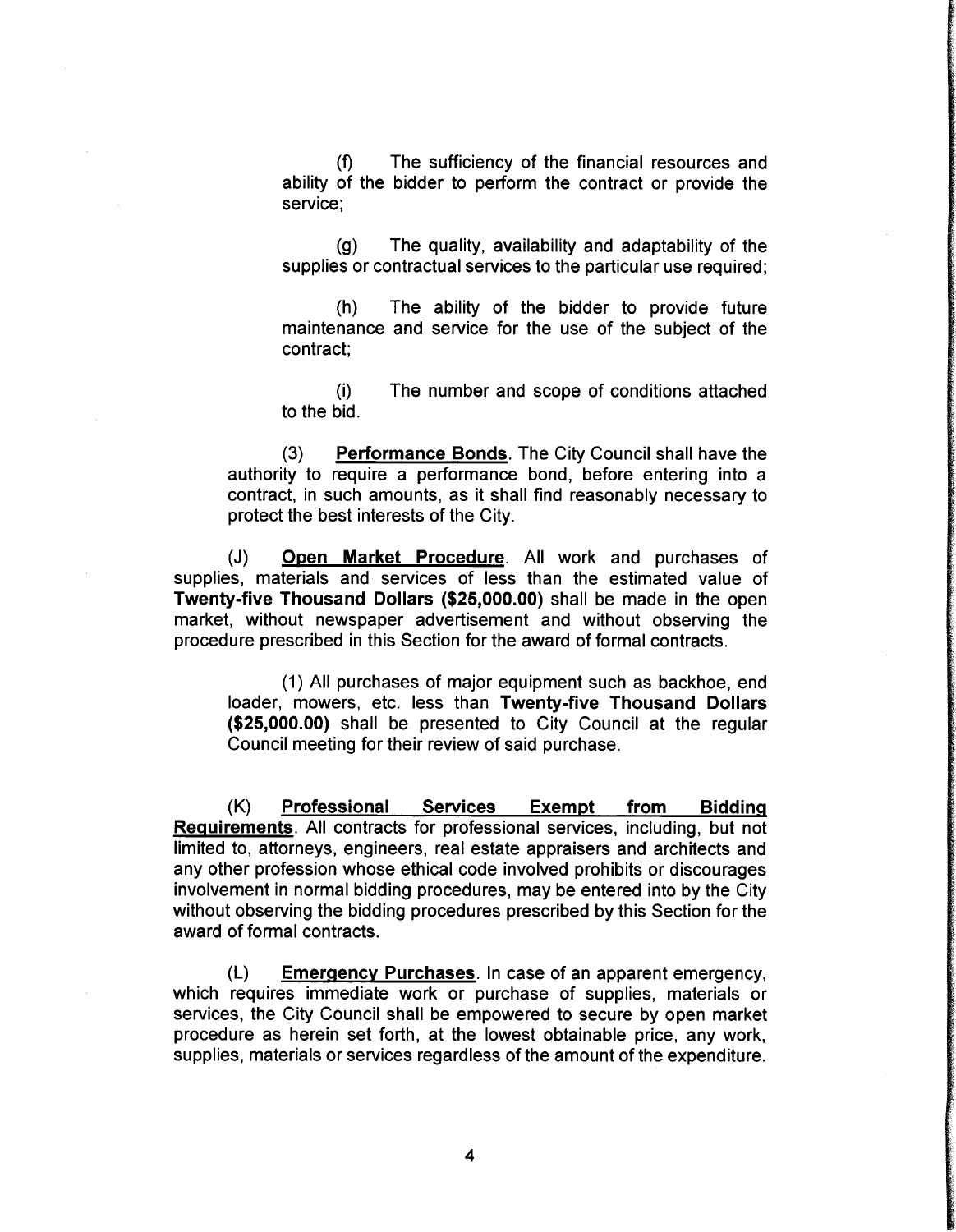(M) Cooperative Purchasing. The City shall have the authority to join with other units of government in cooperative purchasing plans when the best interests of the City would be served thereby. (See 65 ILCS Sec.  $5/4 - 5 - 11$ , 8-9-1 and 8-9-2)

SECTION 2: All previous ordinances in conflict with this ordinance are repealed to the extent of such conflict.

SECTION 3: This ordinance shall be in full force and effect from and after its passage, approval, and publication as required by law.

SECTION 4: This ordinance shall be known as Ordinance No. 17-25.

PASSED by the Mayor and City Council of the City of Sullivan, County of Moultrie, and State of Illinois on the 11th day of September 2017.

| <b>NAME</b>   | <b>AYE</b> | <b>NAY</b> | <b>ABSTAIN</b> | <b>ABSENT</b> | <b>CONFLICT</b> |
|---------------|------------|------------|----------------|---------------|-----------------|
| Short         |            |            |                |               |                 |
| Mossman       |            |            |                |               |                 |
| <b>Kirk</b>   |            |            |                |               |                 |
| Hagen         |            |            |                |               |                 |
| <b>Risley</b> |            |            |                |               |                 |

nonte a. Johns

City Clerk

Approved by the Mayor of the City Council of the City of Sullivan, Moultrie County, Illinois, this 11th day of September 2017.

are & Shart

ANN SHORY, Mayor

ATTEST: Monte a. Johnson **City Clerk**